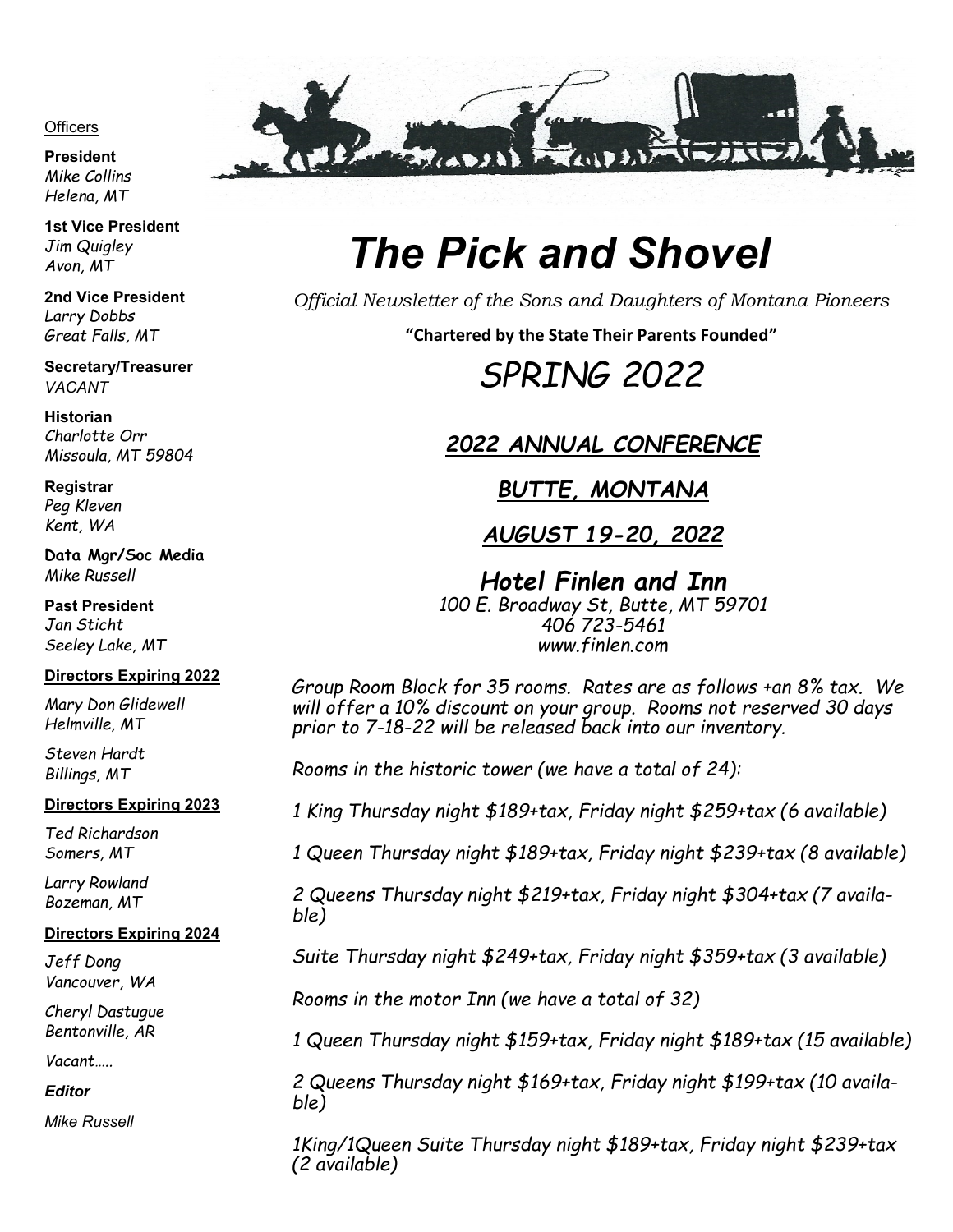# *ATTRACTIONS AND TOURS BUTTE, MT*



**Museum and Underground Tours Tuesday – Saturday** 10:00 am – 5:00 pm

*The mission of the World Museum of Mining is to preserve the rich historical legacy of mining and the related culture of Butte, Montana, and the surrounding region and to promote the significant mining heritage by educating the public with a perspective toward total family interest*. *Explore more than 50 structures, ranging from the 100 ft high headframe to the many buildings of Hell Roarin' Gulch, a turn of the century mining town. Displays and exhibits focus on mining and the related culture that made Butte, MT. Enhance your visit by taking an underground guided tour into the depths of the Orphan Girl mine and learn the history of mining, see the Orphan Girl vein and the original workings of the mine. Tour is approximately 1.5 hours long. Get fitted with a miner's hard hat and lamp to experience life underground! Space is limited and reservations are required. Reservations can be made on our website. The Museum is open seven days a week until the end of October with limited hours in November. Weather conditions may affect our ability to offer all services.* 

## *DUMAS BROTHEL INN*

*The Dumas Brothel is located in the heart of the old Red-Light district in Uptown Butte, Montana USA. Built in 1890, the Dumas' sole purpose was to serve the predominately male population that sprang out of Butte's mining boom. As a house of prostitution, it operated for 92 years until its closure in 1982, making it America's longest running "house of ill-repute." As the only brothel remaining in Butte Montana, the Dumas is now a museum & antique shop. Tours of the Dumas brothel are available year-round, and it is listed on the National Register of Historic Places. The Dumas is also the last vestige of the Victorian Brothel style architecture existing in the United States today. Since 2012, the new owner's have been diligently working to preserve, restore, and protect the 126 year old iconic structure from meeting its demise. Butte's Red-Light district was the largest and most expansive in the West, and visiting the Dumas Brothel recalls a time when vice was key to Butte's rise to prominence, second only to its success as a mining metropolis.*

## *MAI WAH CHINESE MUSEUM*

*[This museum provides a fascinating insight into the lives of Chinese citizens in Butte](https://www.tripadvisor.com/ShowUserReviews-g45106-d481538-r711509890-The_Mai_Wah-Butte_Montana.html)*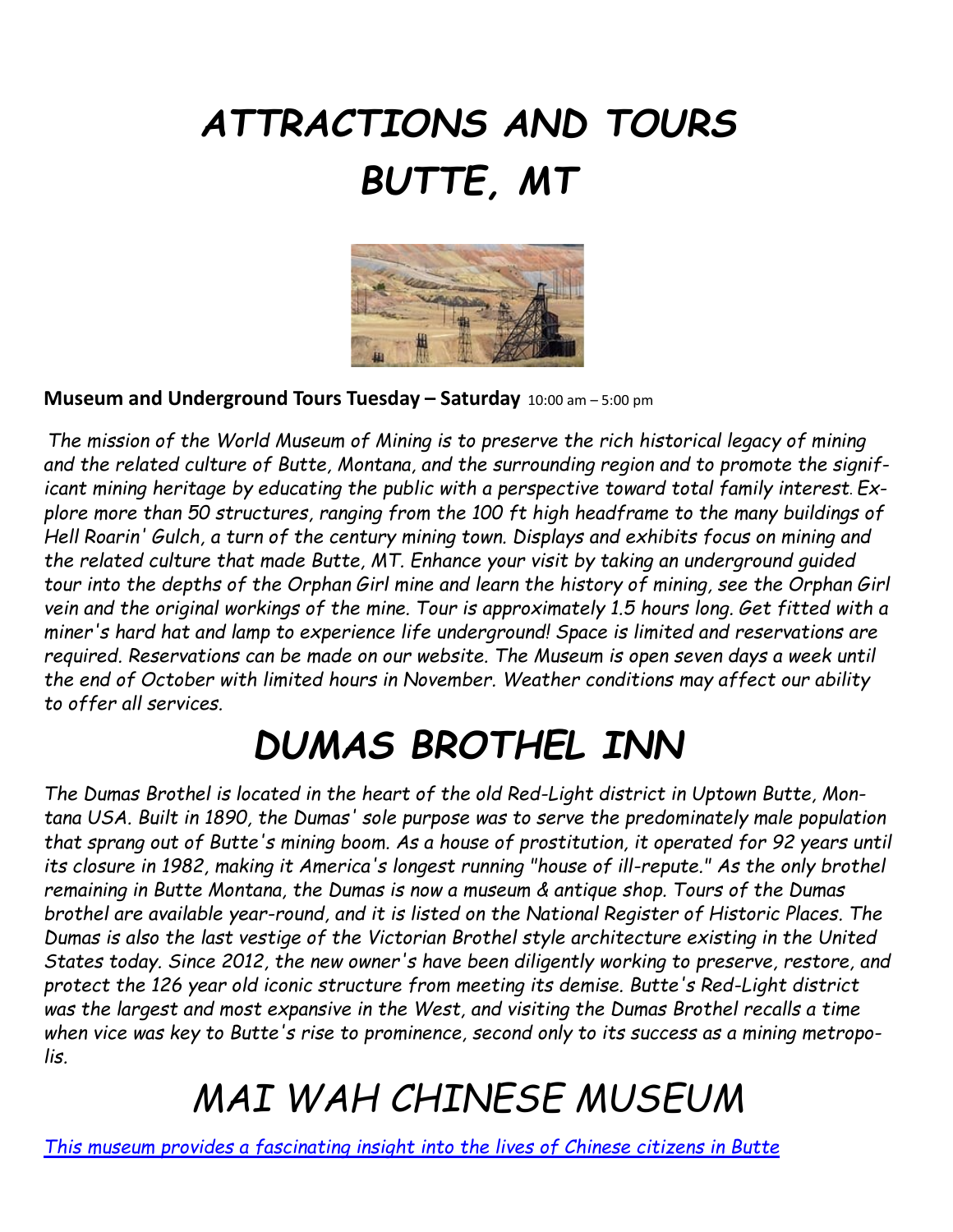## *Editors Note*

*I believe we owe it to our children to tell them stories about our ancestors that settled this great state of Montana. We need to pass on the heritage that we were told by grandma and grandpa, mom and dad.* 

*How many of you wish your grandparents were still alive so you could ask them questions about your heritage, I do. We need to involve our youth to pass on the legacy of our ancestors and hopefully they will want to participate in SDMP activities in the future. Just a note from me. We are trying to make it interesting within the Society for our youth to want to participate. If you have any more suggestions please let us know.*

*Michael Russell - Editor mrussell@sonsanddaughtersmontanapioneers.com* 

### Montana Famous People

### Famous Americans: History and Biographies

*Links to histories and biographies of the famous people of Montana. Many famous people of Montana have made significant contributions to the history of our nation and the state of Montana. These famous Americans, famous entertainers, famous players, famous scientist, famous singers, famous statesmen, famous women, heroes, great explorers, and others Montana famous Americans have all made Montana their home. This list includes Montana historical figures, celebrities and those individuals of Montana who have influenced the lives of others.*

- **[Frank James "Gary"Cooper](http://www.garycooper.com)** (May 7 1901 May 13 1961) was born in Helena, Montana. He was an American film actor and iconic star. He was renowned for his quiet, understated acting style and his stoic, individualistic, emotionally restrained, but at times intense screen persona, which was particularly well suited to the many Westerns he made. His career spanned from 1925 until shortly before his death, and comprised more than one hundred films
- **[Robert Craig Knievel](https://en.wikipedia.org/wiki/Evel_Knievel)** (October 17, 1938 Friday, November 30, 2007), better known as the Evel Knievel, was an American motorcycle daredevil, an entertainer famous in the United States and elsewhere between the late 1960s and early 1980s. Knievel's nationally televised motorcycle jumps, including his 1974 attempt to jump Snake River Canyon at Twin Falls, Idaho, represent four of the twenty most-watched ABC's Wide World of Sports events to date. His achievements and failures, including his record 37 broken bones, earned him several entries in the Guinness Book of World Records.
- **[Myrna Loy](https://en.wikipedia.org/wiki/Myrna_Loy)** (August 2, 1905 December 14, 1993) was born Myrna Adele Williams in Radersburg, Montana (near Helena) to Adelle Mae and rancher David Franklin Williams. She was an American actress. Trained as a dancer, but after a few minor roles in silent films, she devoted herself fully to an acting career, and from 1925 gradually established herself as a film actress. Typecast in exotic roles, often as a vamp, Loy's career prospects improved following her performance as Nora Charles in *The Thin Man* (1934). Her successful pairing with William Powell resulted in fourteen films together, including subsequent *Thin Man* films

### *MORE TO COME*